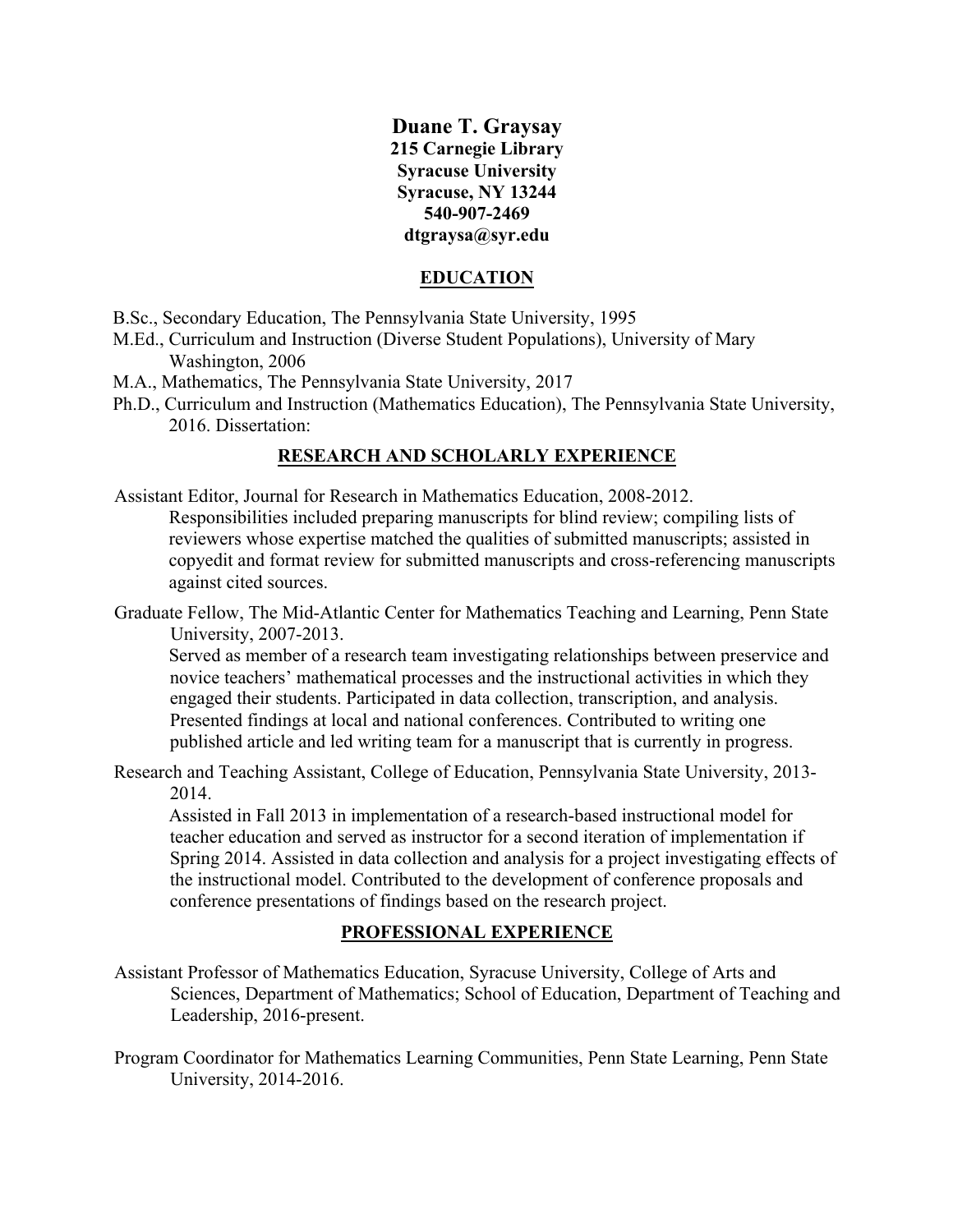Teacher, Mathematics, grades 9-12, Stafford County Public Schools/The Commonwealth Governor's School, Stafford, VA, 2003-2007.

Teacher, Mathematics, grades 9-12, Stafford County Public Schools, Stafford, VA, 1996-2003.

#### **PUBLICATIONS**

- Brown (Eds.), *Proceedings of the 19<sup>th</sup> Annual Conference on Research in Undergraduate Mathematics Education* (pp. 814-820). Pittsburgh, PA: The Special Interest Group of the Graysay, D. (2016, February). Unraveling, synthesizing and reweaving: Approaches to constructing general statements. In T. Fukawa-Connelly, N. E. Infante, M. Wawro, & S. Mathematics Association of America for Research in Undergraduate Mathematics Education.
- Connelly, N. E. Infante, K. Keene, & M. Zandieh (Eds.), *Proceedings of the 18<sup>th</sup> Annual*  Pittsburgh, PA: The Special Interest Group of the Mathematics Association of America for Graysay, D. (2015, February). Marginalizing, centralizing, and homogenizing: An examination of inductive-extending generalizing among preservice secondary teachers. In T. Fukawa-*Conference on Research in Undergraduate Mathematics Education* (pp. 566-569). Research in Undergraduate Mathematics Education.
- Johnson, H. L., Blume, G. W., Shimizu, J., K., Graysay, D., & Konnova, S. (2014). A teacher's conception of definition and use of examples when doing and teaching mathematics. *Mathematical Thinking and Learning, 16,* 285-311. doi: 10.1080/10986065.2014.953018
- Graysay, D. T., Smith, M. J., Blume, G. W., & Shimizu, J. K. (2013). Relating personal mathematics and classroom mathematics: Mathematical processes as problem-solving strategies and as pedagogical strategies. In M. Martinez & A. Castro Superfine (Eds.), *Proceedings of the 35<sup>th</sup> annual meeting of the North American Chapter of the International Group for the Psychology of Mathematics Education* (pp. 1049-1052). Chicago, IL: University of Illinois at Chicago.
- Heid, M. K., Graysay, D. T., & Peters, S. A. (2011). Insights about cites. *Journal for Research in Mathematics Education, 42,* 306-307.

### **IN PROGRESS**

mathematics and classroom mathematics: A case of mathematical processes as problem-Graysay, D. T., Karunakaran, M. J. S., Blume, G. W., & Shimizu, J. K. (2017). *Relating personal solving strategies and as pedagogical strategies.* Manuscript in preparation.

#### **PRESENTATIONS**

Graysay, D. (2017, January). *Generality-construction processes of undergraduate students.*  Presentation at the Joint Mathematics Meetings of the American Mathematical Society and the Mathematical Association of America, Atlanta, GA.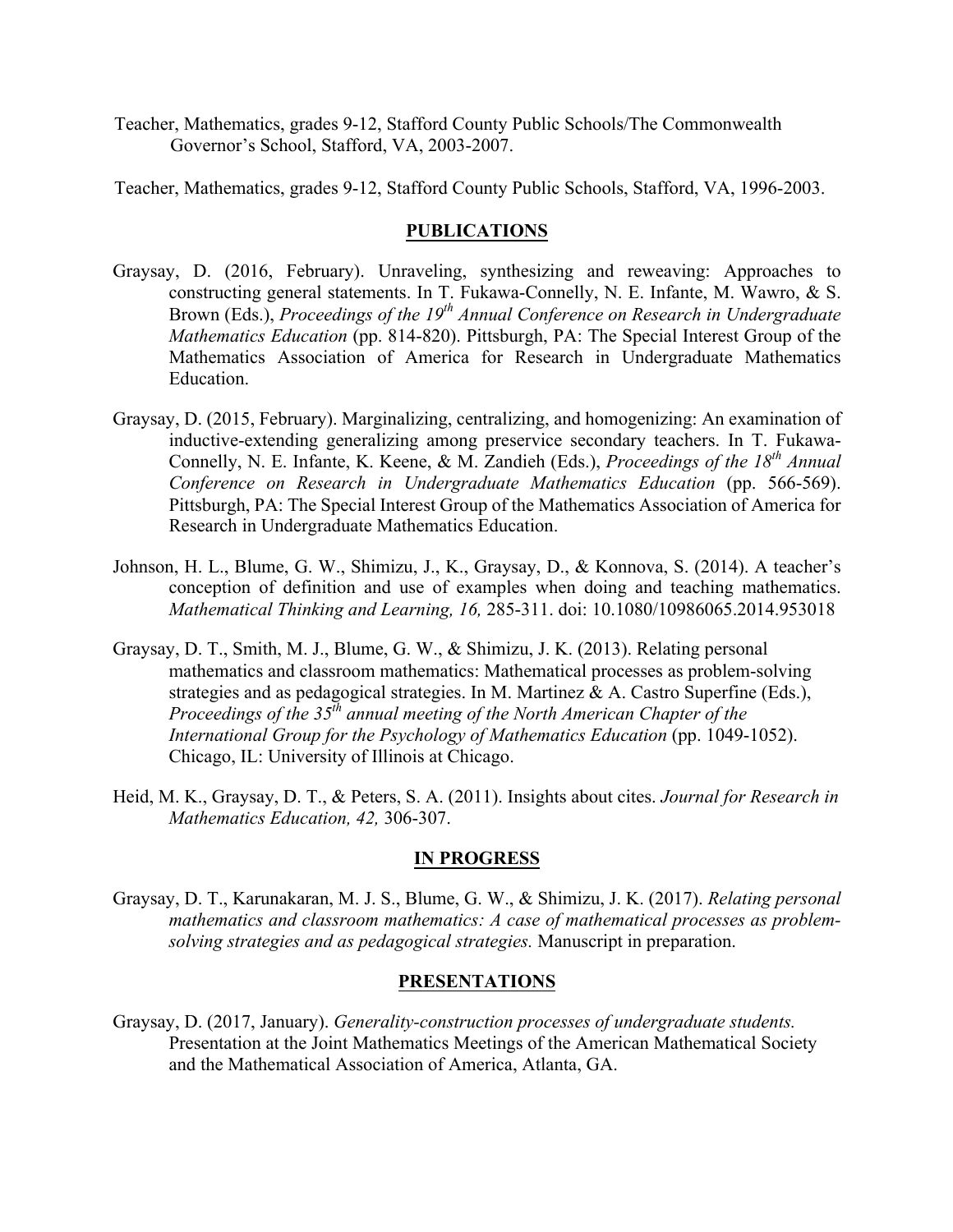- Graysay, D. (2016, April). *Approaches to constructing general mathematical statements.*  Presentation at the NCTM Research Conference, San Francisco, CA.
- *constructing general statements.* Presentation at the Nineenth Annual Conference for Graysay, D. (2016, February). *Unraveling, synthesizing and reweaving: Approaches to*  Research in Undergraduate Mathematics Education, Pittsburgh, PA.
- (AMTE), San Diego, CA. Arbaugh, F., Freeburn, B., Graysay, D., & Konuk, N. (2016, January). *Using rehearsals with secondary preservice mathematics teachers*. Presentation at the Twentieth Annual Meeting of the Association of Mathematics Teacher Educators
- Graysay, D. (2015, May). *Preservice secondary mathematics teachers' approaches to generalizing in the context of constructing mathematical structures.* Presentation at the 9<sup>th</sup> Annual Symposium of the Pennsylvania Association of Mathematics Teacher Educators, Shippensburg, PA.
- Graysay, D., Jamshidi, S., & Smith, M. (2015, April). *Using mathematical practices to develop productive disposition.* Presentation at the NCTM 2015 Annual Meeting and Exposition, Boston, MA.
- Graysay, D. (2015, February). *Marginalizing, centralizing, and homogenizing: An examination of inductive-extending generalizing among preservice secondary teachers.* Presentation at the Eighteenth Annual Conference on Research in Undergraduate Mathematics Education, Pittsburgh, PA.
- Graysay, D., Jamshidi, S., & Smith Karunakaran, M. (2015, February). *Effects of engaging students in the practices of mathematics on their concept of mathematics.* Poster session at the Eighteenth Annual Conference on Research in Undergraduate Mathematics Education, Pittsburgh, PA.
- Graysay, D., Konuk, N., Freeburn, B., & Arbaugh, F. (2015, January). *Engaging teachers in analyzing core practices in mathematics teaching.* Presentation at the Nineteenth Annual Meeting of the Association of Mathematics Teacher Educators (AMTE), Orlando, FL.
- Graysay, D. (2014, May). *An examination of mathematical generalizing of preservice secondary teachers.* Presentation at the 8<sup>th</sup> Annual Symposium of the Pennsylvania Association of Mathematics Teacher Educators, Shippensburg, PA.
- Graysay, D., & Jamshidi, S. (2014, November). *Using mathematical practices to promote productive disposition.* Presentation at the 63<sup>rd</sup> Annual Conference of the Pennsylvania Council of Teachers of Mathematics, Harrisburg, PA.
- Graysay, D. (2013, May). *Examining relationships between mathematical beliefs and mathematical generalizing.* Presentation at the 7th Annual Symposium of the Pennsylvania Association of Mathematics Teacher Educators, Shippensburg, PA.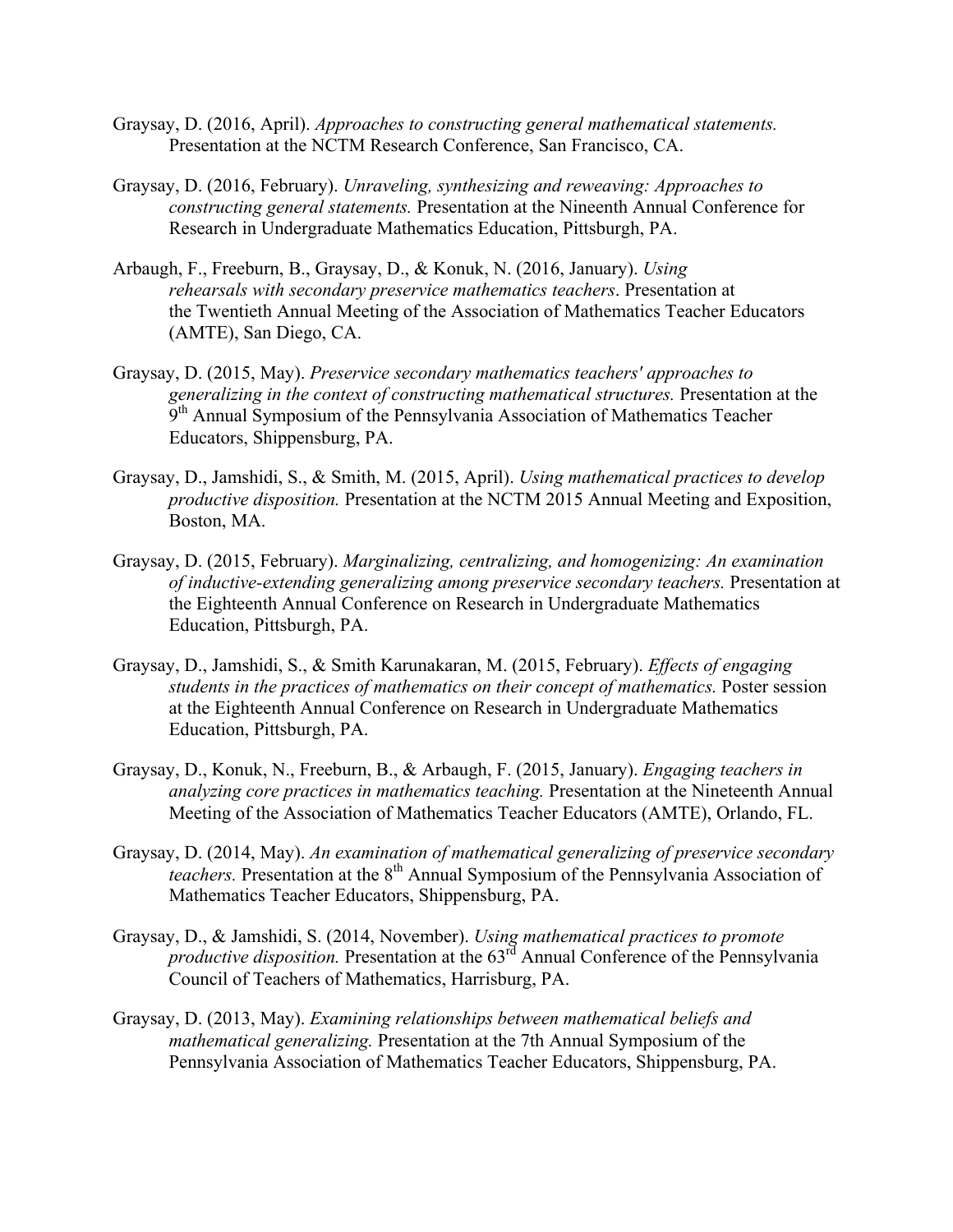- Graysay, D., Smith, M. J., Blume, G. W., & Shimizu, J. K. (2013, November). *Relating personal mathematics and classroom mathematics: Mathematical processes as problem-solving strategies and as pedagogical strategies.* Presentation at the annual Conference of the North American Chapter of the International Group for the Psychology of Mathematics Education, Chicago, IL.
- Blume, G. W., Johnson, H., Shimizu, J., & Graysay, D. (2012, February). *Creating and working from definitions: Mathematical knowledge for teaching (MKT).* Presentation at the Sixteenth Annual Conference of the Association of Mathematics Teacher Educators, Fort Worth, TX.
- Freeburn, B., & Graysay, D. (2012, October). *Using multiple representations to support student reasoning in the classroom.* Presentation at the 61st Annual Conference of the Pennsylvania Council of Teachers of Mathematics, Harrisburg, PA.
- Graysay, D., Smith, M. J., Shimizu, J. K., & Blume, G. (2012, October). *Engaging students in*  Common core *mathematical practices: Possibilities of teaching for generalizing and justifying.* Presentation at the 61st Annual Conference of the Pennsylvania Council of Teachers of Mathematics, Harrisburg, PA.
- Karunakaran, S., & Graysay, D. (2011, November). *Common core mathematical practice standards.* Presentation at the 60th Annual Conference of the Pennsylvania Council of Teachers of Mathematics, State College, PA.
- *representations in a dynamic geometry environment.* Presentation at the Graduate Graysay, D. (2010, August). *An examination of preservice teachers' interpretations of*  Research Conference of the Mid-Atlantic Center for Mathematics Teaching and Learning, State College, PA.
- Blume, G. W., Godine, H.L., Graysay, D., Shimizu, J. K., and Konnova, S. V. (2009). *The roles of examples in a prospective secondary mathematics teacher's use of mathematical processes when doing and teaching mathematics.* Paper presented at the annual meeting of the American Educational Research Association, San Diego, CA.
- Graysay, D. (2008, August). *Abstraction and generalization in geometry*. Presentation at the Graduate Research Conference of the Mid-Atlantic Center for Mathematics Teaching and Learning, College Park, MD.
- Graysay, D., & Karunakaran, S. (2008, August). *Student notions of proof and diagrams*. Presentation at the Virginia Governor's Schools Instructional Conference, Charlottesville, VA.

# **FELLOWSHIPS, SCHOLARSHIPS, AND AWARDS**

## **Graduate Scholarships and Fellowships**

• Fellowship with the Mid-Atlantic Center for Mathematics Teaching and Learning, 2007- 2013